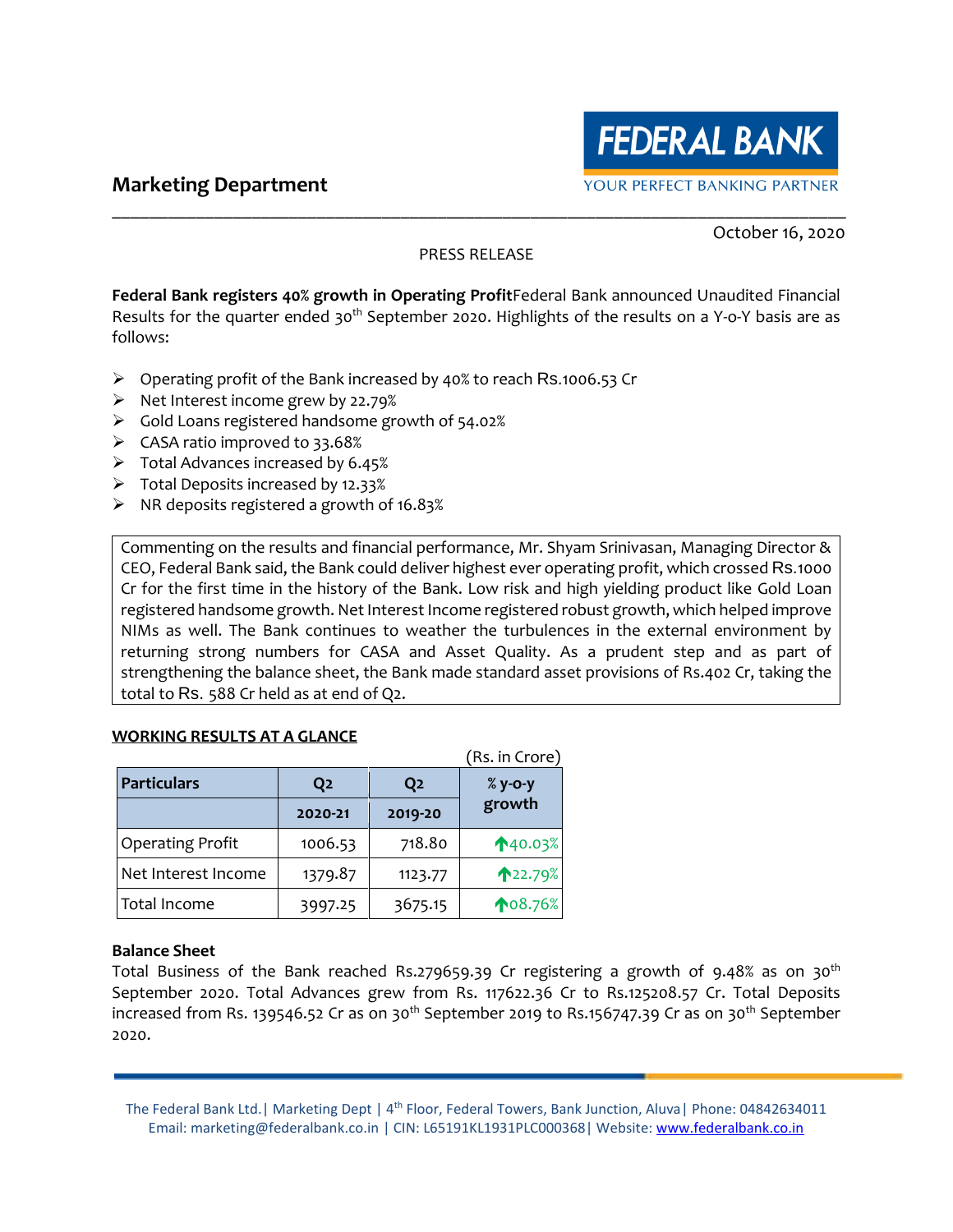NRE Deposits of the Bank grew from Rs. 52690.21 Cr to Rs.61560.46 Cr registering a growth of 16.83%. CASA Deposits clocked a growth of 20% Y-o-Y to reach Rs. 52786 Cr.

On the Asset side, Gold Loans continued their impressive run with a growth of 54.02% reaching Rs. 12691.00 Cr as on  $30<sup>th</sup>$  September 2020. Retail Advances grew by 13.30% to reach Rs. 39649.20 Cr. Business Banking advances grew by 12.95% to reach Rs. 11134.48 Cr. Agriculture advances registered a growth of 20.29% to reach Rs. 14915.35 Cr from Rs. 12399.26 Cr.

### **Operating Profit & Net Profit**

The Bank registered Operating Profit of Rs. 1006.53 Cr and Net Profit of Rs. 307.62 Cr. for the quarter ended 30<sup>th</sup> September 2020. Operating profit recorded a commendable growth of 40.03%. Operating Profit and Net Profit for the half year ended 30<sup>th</sup> September 2020 stood at Rs. 1938.91 Cr and Rs. 708.39 Cr respectively.

### **Margins**

The Bank earned Net Interest Income of Rs. 1379.87 Cr for the quarter ended 30<sup>th</sup> September 2020. Net Interest Margin stood at 3.13% as on 30<sup>th</sup> September 2020.

#### **Asset Quality**

Gross NPA of the Bank as at the end of Q2 FY21 stood at Rs. 3552.19 Cr, which as a percentage to Gross Advances stood at 2.84%. The Net NPA and Net NPA as a percentage to Net Advances as on 30<sup>th</sup> September 2020 stood at Rs. 1218.14 Cr and 0.99% respectively. Provision Coverage Ratio (including technical write-offs) was 78.34%.

#### **NET WORTH & CAPITAL ADEQUACY**

Net worth of the Bank increased from Rs. 13754.31 Cr to Rs. 15235.25 Cr, as on 30<sup>th</sup> September 2020. Capital Adequacy Ratio (CRAR) of the Bank, computed as per Basel III guidelines stood at 14.64% as at the end of the quarter.

#### **Footprint**

The Bank has 1271 branches and 1941 ATMs/ Recyclers as on 30<sup>th</sup> September 2020.

## **Q2FY20 Vs Q2FY21**

- Retail advances grew by 13.30% to reach Rs.39649.20 Cr
- Gold Loans registered a growth of 54.02% to reach Rs.12691.00 Cr
- Business Banking Advances grew by 12.95% from Rs. 9858.31 Cr to Rs. 11134.48 Cr
- Agri advances reached Rs.14915.35 Cr registering a growth of 20.29%
- CASA grew by 20% from Rs. 44023 Cr to Rs.52786 Cr
- NRE Deposits registered a growth of 16.83% to reach Rs.61650.46 Cr
- Total Deposits increased by 12.33% from Rs. 139546.53 Cr to Rs.156747.38 Cr
- Investments stood at Rs. 36252.63 Cr
- Book Value per share increased from Rs. 69.18 to Rs. 76.38